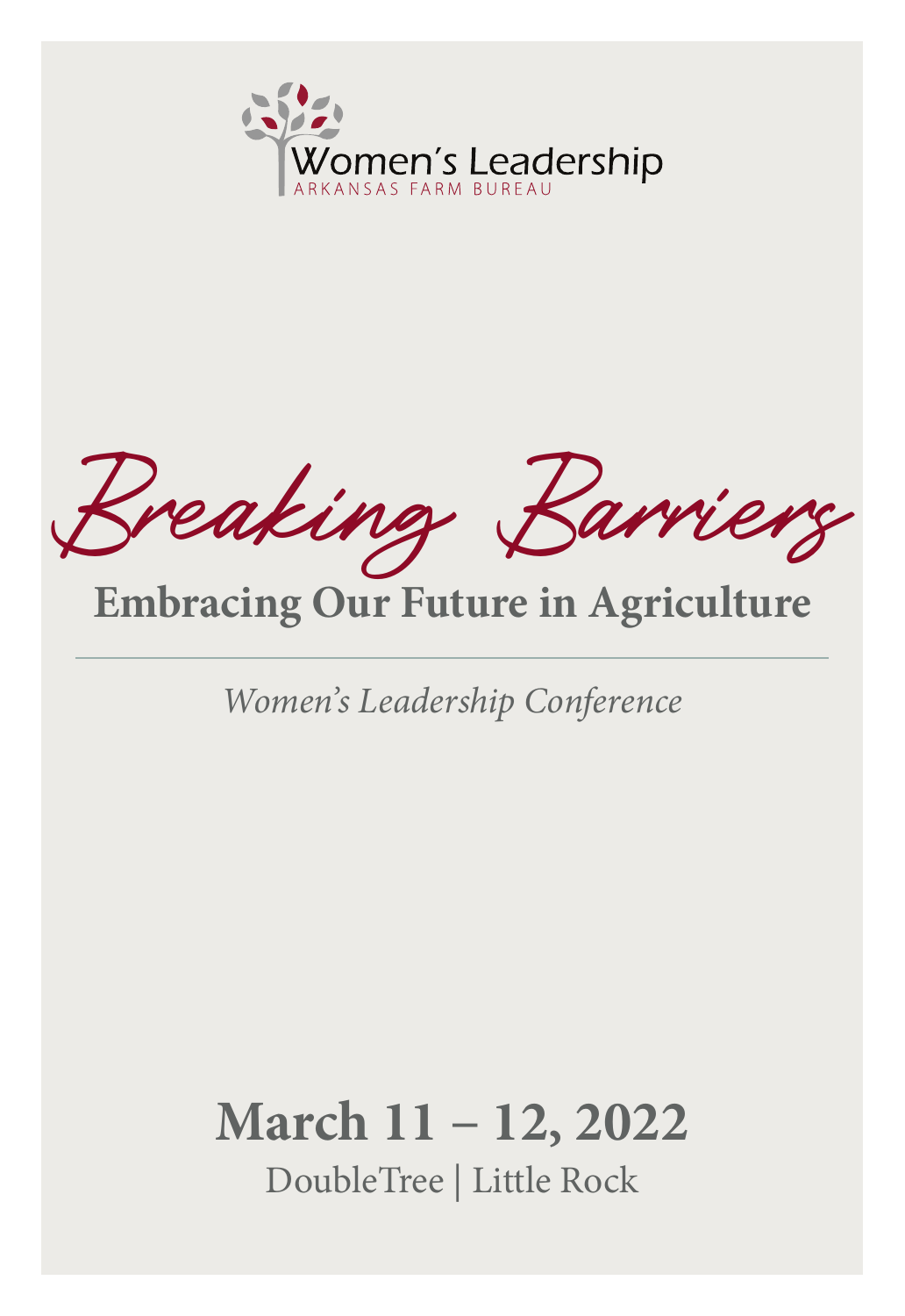## **Friday, March 11**

| Noon - 3 p.m. | <b>Registration</b>                                                                                                                                                                                                                                                                                                                                                       |                               |
|---------------|---------------------------------------------------------------------------------------------------------------------------------------------------------------------------------------------------------------------------------------------------------------------------------------------------------------------------------------------------------------------------|-------------------------------|
| 3 p.m.        | <b>General Session</b><br>Welcome and Introductions<br>Magen Allen   State Women's Leadership Committee Chair<br>Invocation<br>Pledge<br><b>Special Presentations</b><br>President's Address<br>Rich Hillman   ArFB President                                                                                                                                             | Salon D                       |
| $3:30$ p.m.   | <b>Ag in the Classroom/Education Update</b><br><b>ArFB Education Staff</b>                                                                                                                                                                                                                                                                                                |                               |
| 4 p.m.        | <b>Break</b>                                                                                                                                                                                                                                                                                                                                                              |                               |
| $4:15$ p.m.   | <b>Networking</b>                                                                                                                                                                                                                                                                                                                                                         | Salon D                       |
| 5 p.m.        | <b>Break</b>                                                                                                                                                                                                                                                                                                                                                              |                               |
| 6 p.m.        | <b>Dinner and Keynote</b><br>Col. Angela Ochoa<br><b>Commander of the Little Rock Air Force Base</b>                                                                                                                                                                                                                                                                      | Robinson Conference<br>Center |
|               | Colonel Angela Ochoa is the Commander, 19th Airlift Wing, Little<br>Rock Air Force Base, Arkansas. As the installation commander, Col.<br>Ochoa leads the "Home of Herk Nation." She works in concert with the<br>314th Airlift Wing (AETC), 189th Airlift Wing (ANG), 913th Airlift Wing<br>(AFRC), and 29th Weapons Squadron (ACC) in all aspects of C-130<br>training. |                               |

## *Workshop Rotation*

*The star on the back of you name tag will indicate which workshop you should begin with. Signs located outside of workshops will indicate your workshop rotation order.*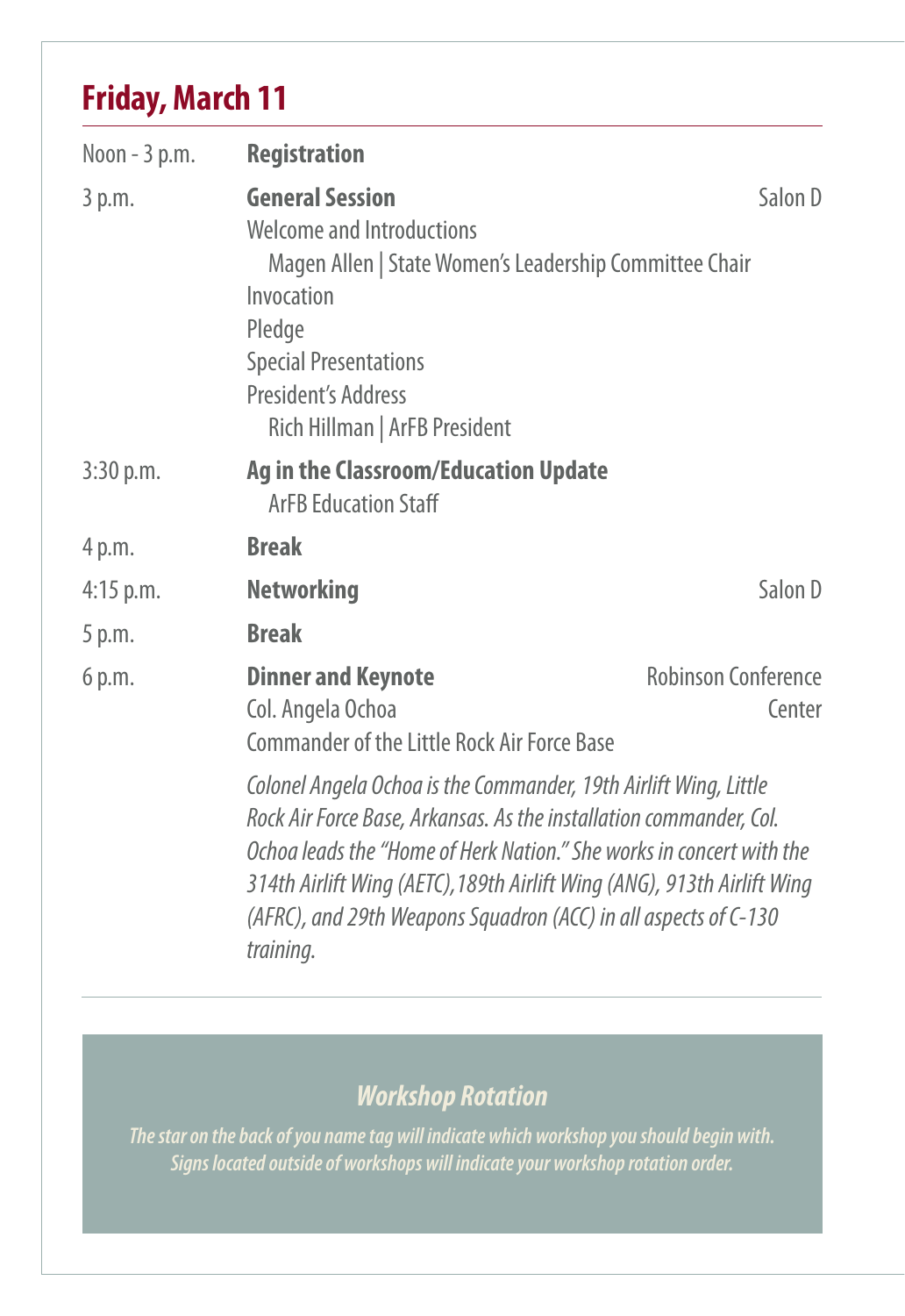## **Saturday, March 12**

| 8:45 a.m.    | <b>Rotating Workshop</b><br>See workshop descriptions below                                                                                                                                 | Salon A, B & C |
|--------------|---------------------------------------------------------------------------------------------------------------------------------------------------------------------------------------------|----------------|
| 9:30 a.m.    | <b>Break</b>                                                                                                                                                                                |                |
| 9:45 a.m.    | <b>Rotating Workshop</b>                                                                                                                                                                    | Salon A, B & C |
| 10:30 a.m.   | <b>Break</b>                                                                                                                                                                                |                |
| $10:45$ a.m. | <b>Rotating Workshop</b>                                                                                                                                                                    | Salon A, B & C |
| $11:45$ a.m. | <b>Lunch and Entertainment</b><br>Jane Jenkins Herlong   Humorist                                                                                                                           | Salon D        |
|              | Jane Jenkins Herlong is a Sirius XM Southern Humorist, international<br>best-selling/award-winning author, professional singer, recording<br>artist and award-winning professional speaker. |                |

### **Rotating Workshop Descriptions**

#### **Better Photos Made Simple** Salon A

Alex Kent Commercial Photographer

*Whether you are using a "big" camera or your smartphone, you don't have to be a photographer to improve the quality of your photos. This workshop will discuss the five "essential" elements to a great photo, cover tips and tricks to take better photos without getting overly technical, and explore some ways to become more creative. All skill levels are welcome.* 

### **Annie's Project: Empower Women in Agriculture and Salon Branch Branch Branch Branch Branch Branch Branch Branch Branch Branch Branch Branch Branch Branch Branch Branch Branch Branch Branch Branch Branch Branch Branch Bran**

Dr. Laura Hendrix University of Arkansas Division of Ag, Cooperative Extension

*Women in agriculture are change agents who strengthen their businesses, families, and communities. Annie's Project empowers women to be successful through education, networks, and resources. Learn about the updated Annie's Project and discover how we can strengthen ourselves and others.*

### **Balancing Life Salon Communication Communication Communication Communication Communication Communication Communication Communication Communication Communication Communication Communication Communication Communication Comm**

*Mary Beth Groce* University of Arkansas Division of Ag, Cooperative Extension

*Balance - We make goals for it, strive for it, but sometimes still feel like we've fallen short and are living in survival mode. Let's talk about the difference between balance and harmony and how we can all achieve healthy, fulfilling lives.*